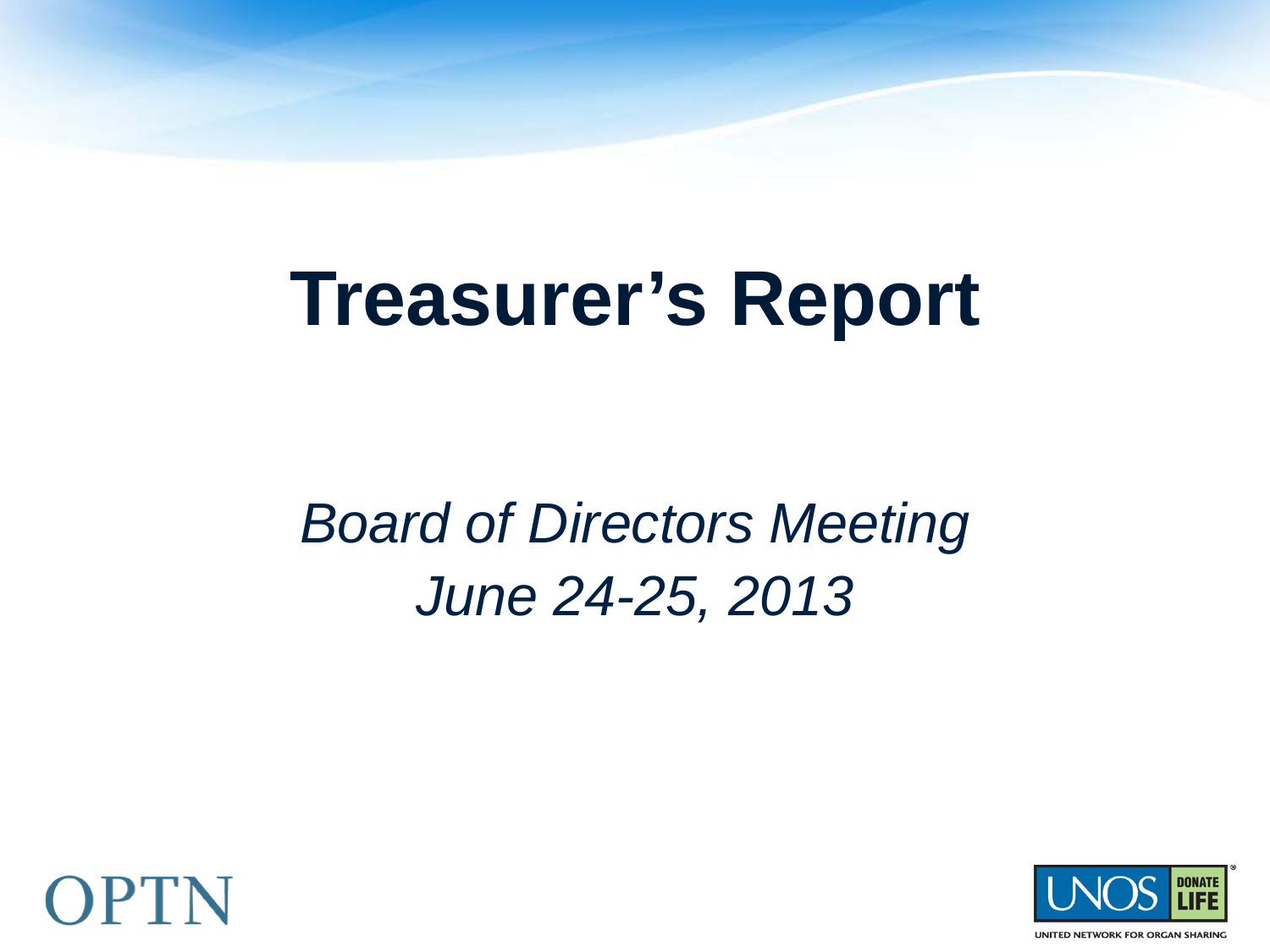## **OPTN Items to be Presented**

- Fiscal year (FY) 2012 financial results
- Consolidated audit report for FY 2012
- OPTN budget status



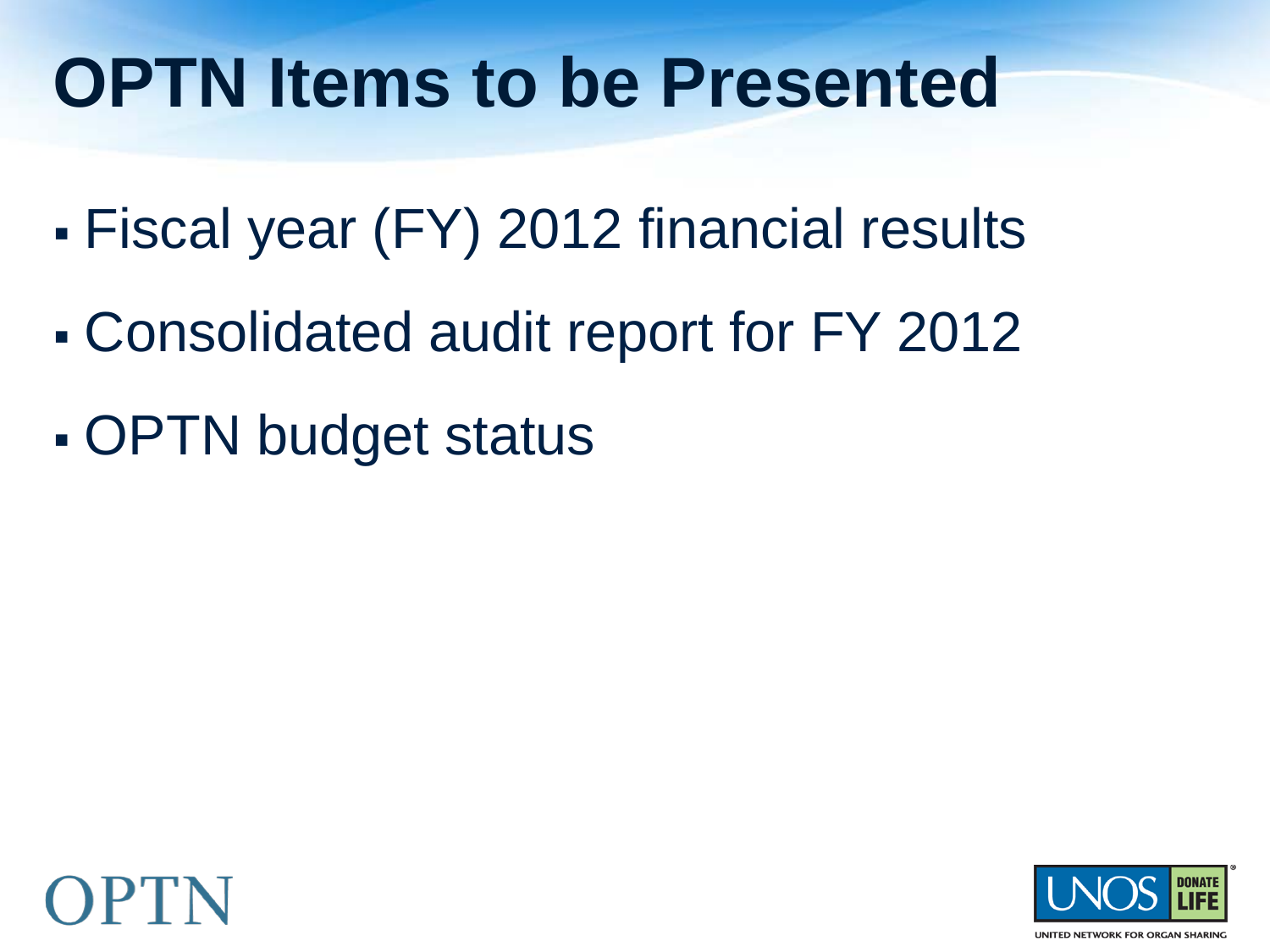#### **OPTN FY 2012 Results**

- OPTN revenues:
	- \$2,500,000 in appropriated federal funds
	- \$31,382,532 in OPTN registration revenue
		- 52,044 registrations x \$603
		- Registrations were 3.3% or 1,797 less than budget.
		- Funding was \$1,083,591 less than budget.

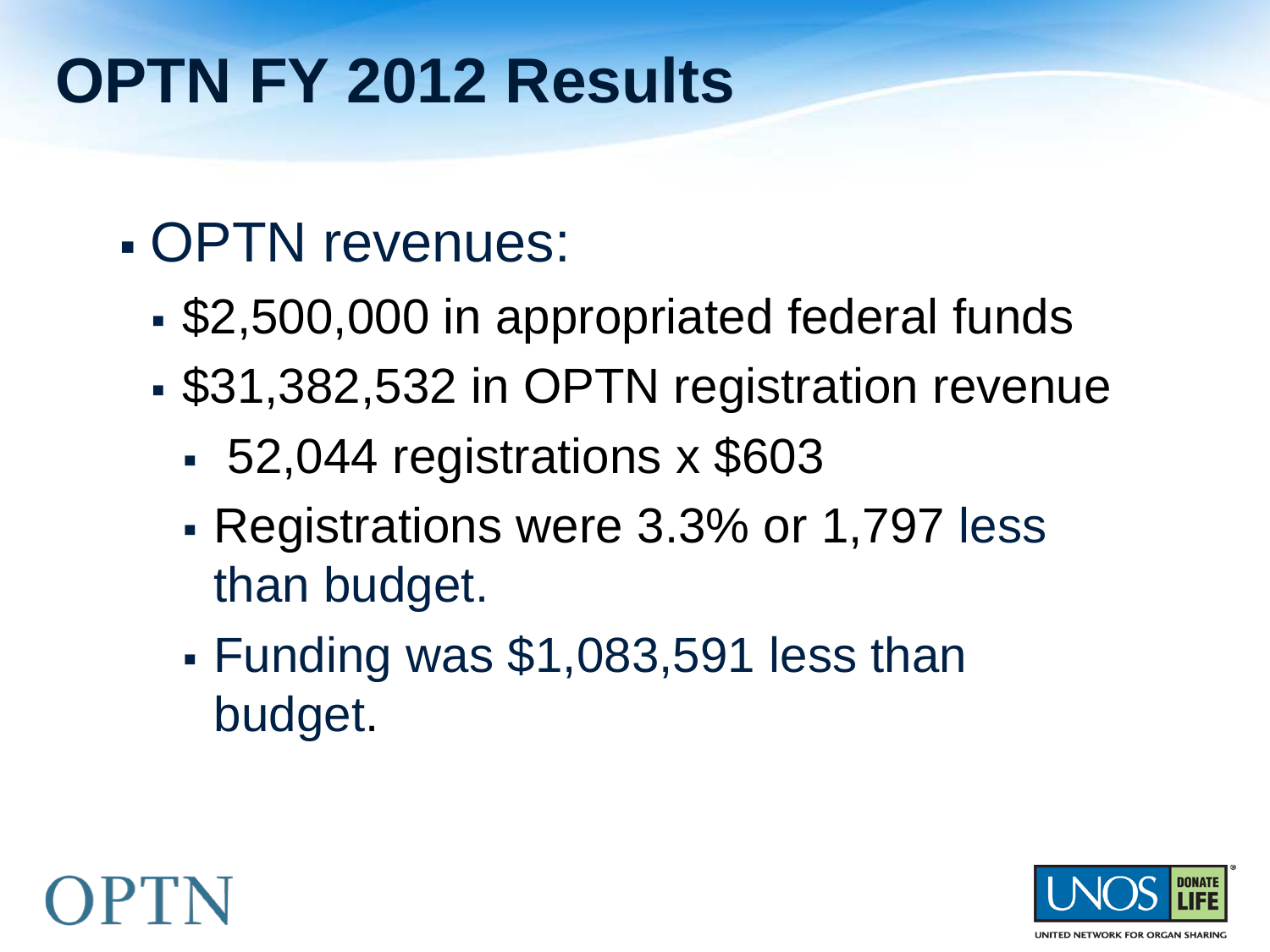#### **OPTN FY 2012 Results**

- OPTN expenses:
	- \$37,940,830 in total expenses.
	- Expenses were covered by:
		- registration funding of \$35,440,830
		- federal appropriations of \$2,500,000
	- Expenses were \$1,569,731 or 4.3% greater budget.



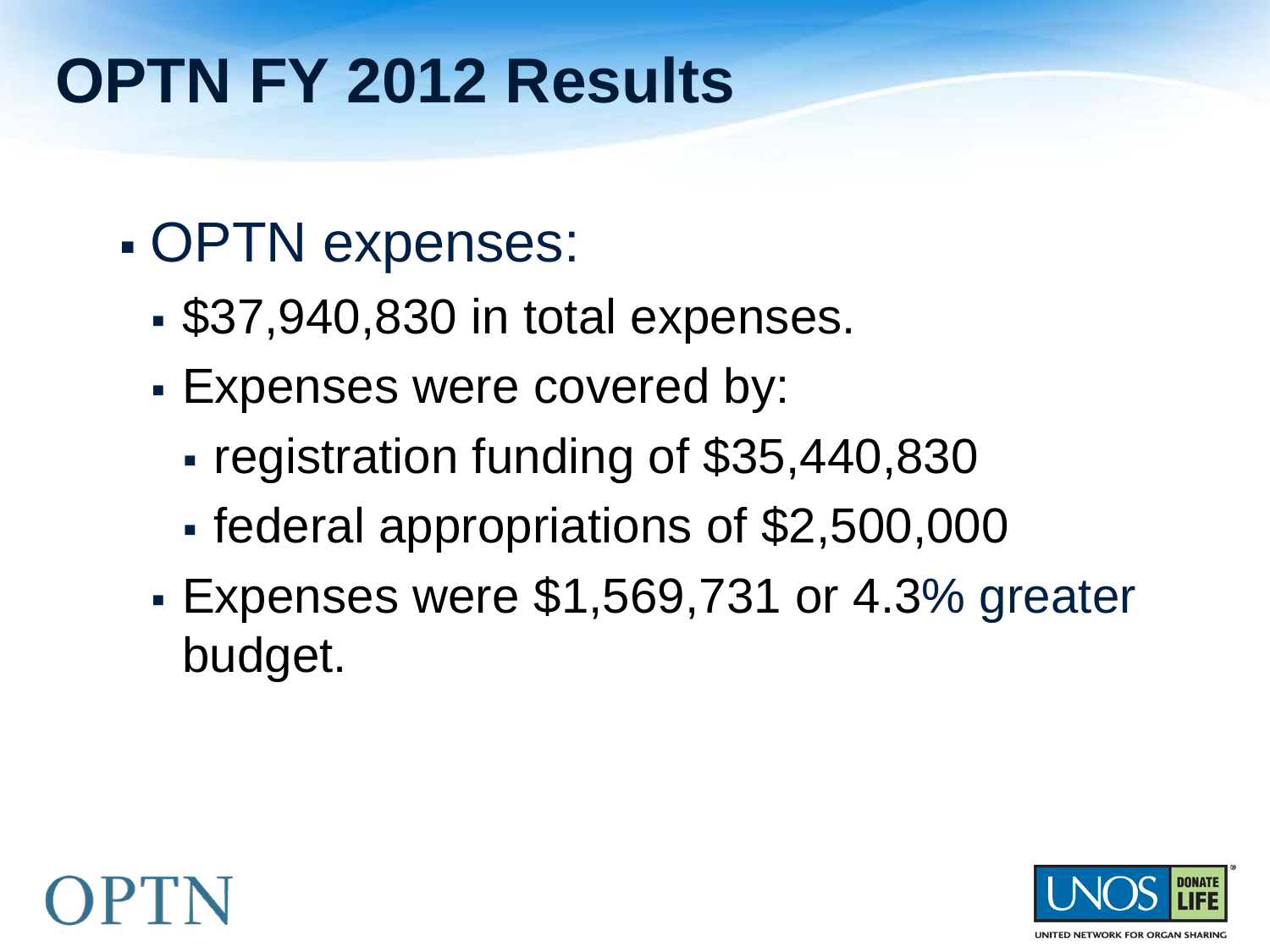#### **OPTN FY 2012 Results**

- OPTN Revenues & Expenses
	- $\blacktriangleright$  Funding expenses = (\$4.1M)
		- OPTN registrations \$1.1M less than budget
		- OPTN expenditures \$1.8M above budget
		- Timing of \$885,000 in federal funds
		- Planned to use \$500,000 in OPTN cash this year
	- Funding (shortfall) or excess varies by year depending on number of registrations, expenditures, and timing of funding sources.



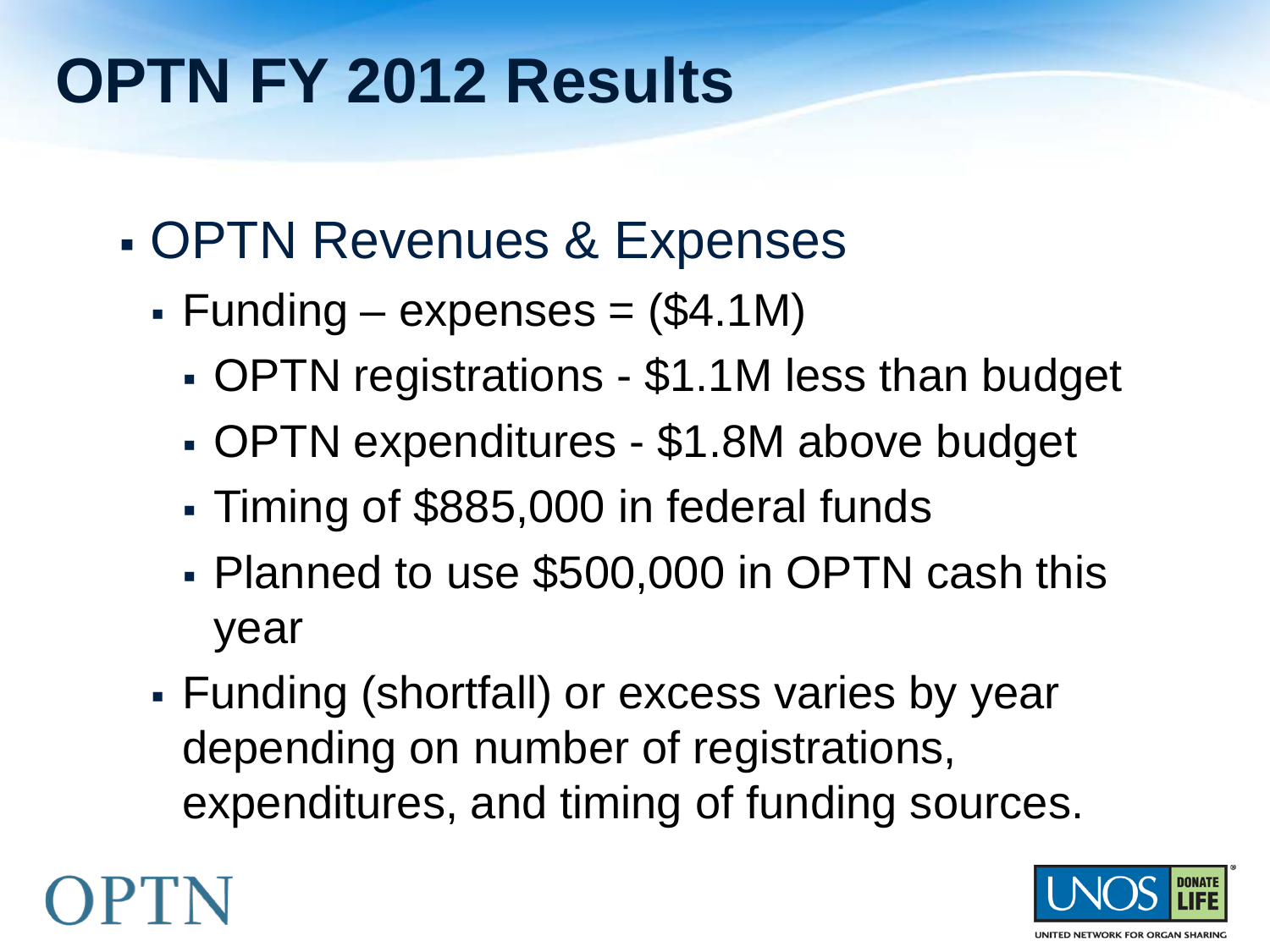### **OPTN FY 2012 Audit**

- OPTN A-133 compliance audit is a component of the UNOS audit.
- Unqualified or "clean" opinion issued on UNOS financial statements and OPTN operations.
- No material weaknesses in internal controls or non-compliance with federal or contract requirements was detected.
- UNOS is considered a low-risk auditee.

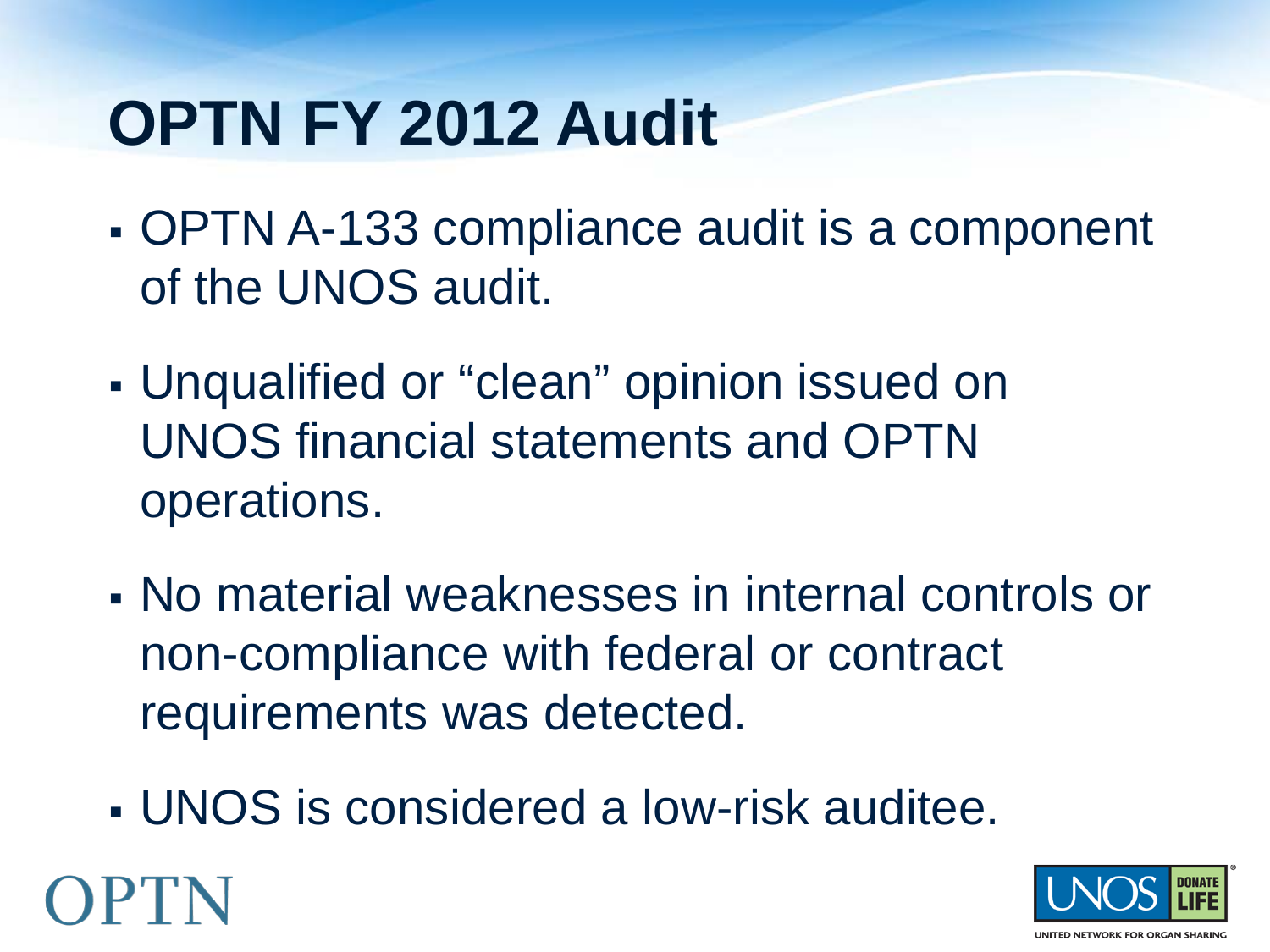#### **OPTN FY 2012 Audit**

- Board of Directors action required:
	- **RESOLVED, that the 2012 OPTN audited financial statements and the related OMB Circular A-133 compliance audit, as performed by Cherry Baekert and Holland, are hereby approved effective June 25, 2013.**



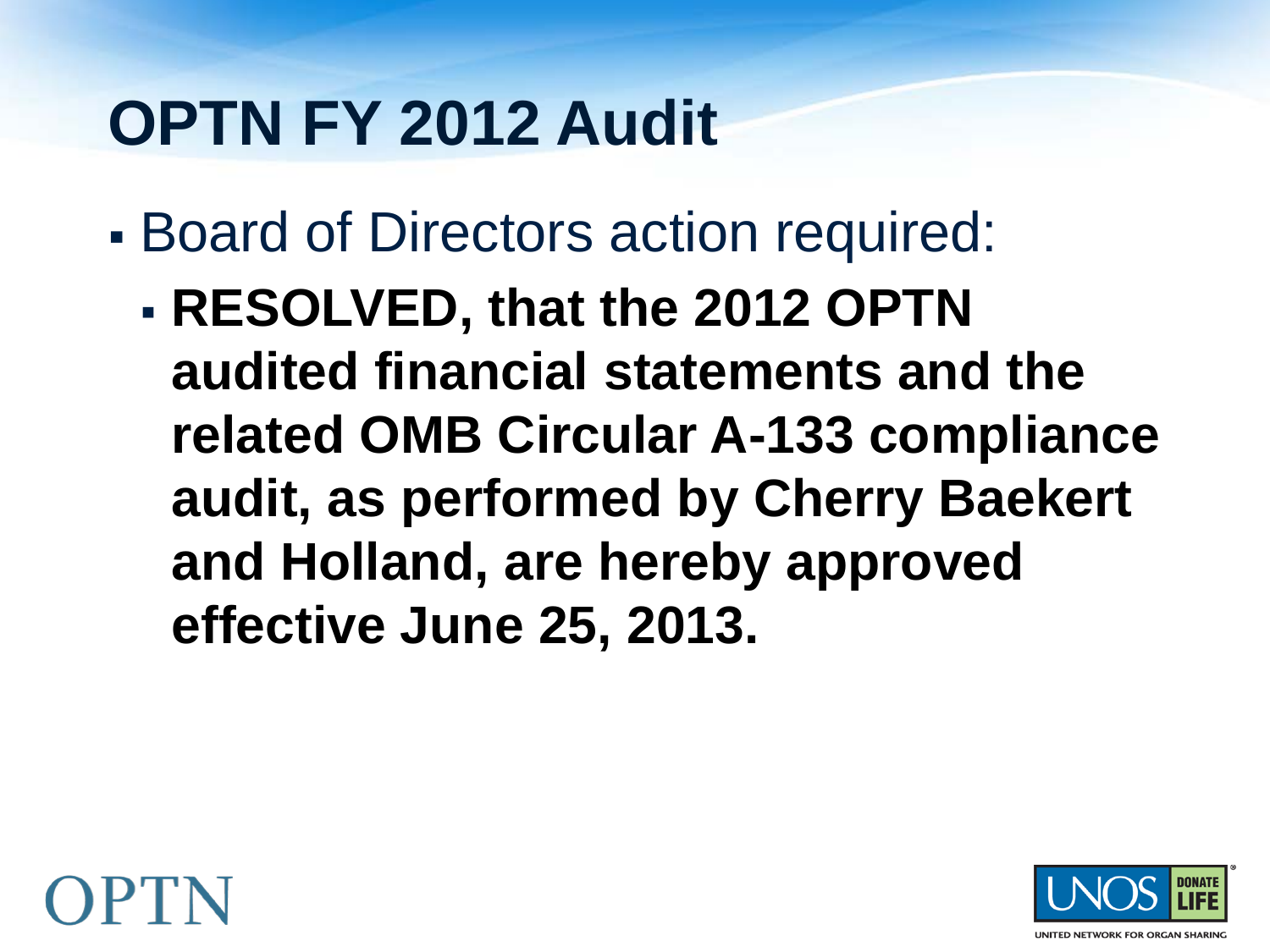#### **OPTN FY 2013 Interim Results**

- Revenue and expenses
	- Revenue (May) 2.10% above budget.
	- Expenditures (April) 8% below budget.
	- Expected fund inflow in FY 2013 (registrations + federal funds – expenditures) is positive and will help offset fund outflows from FY 2012.
	- No draw is needed from OPTN reserves.